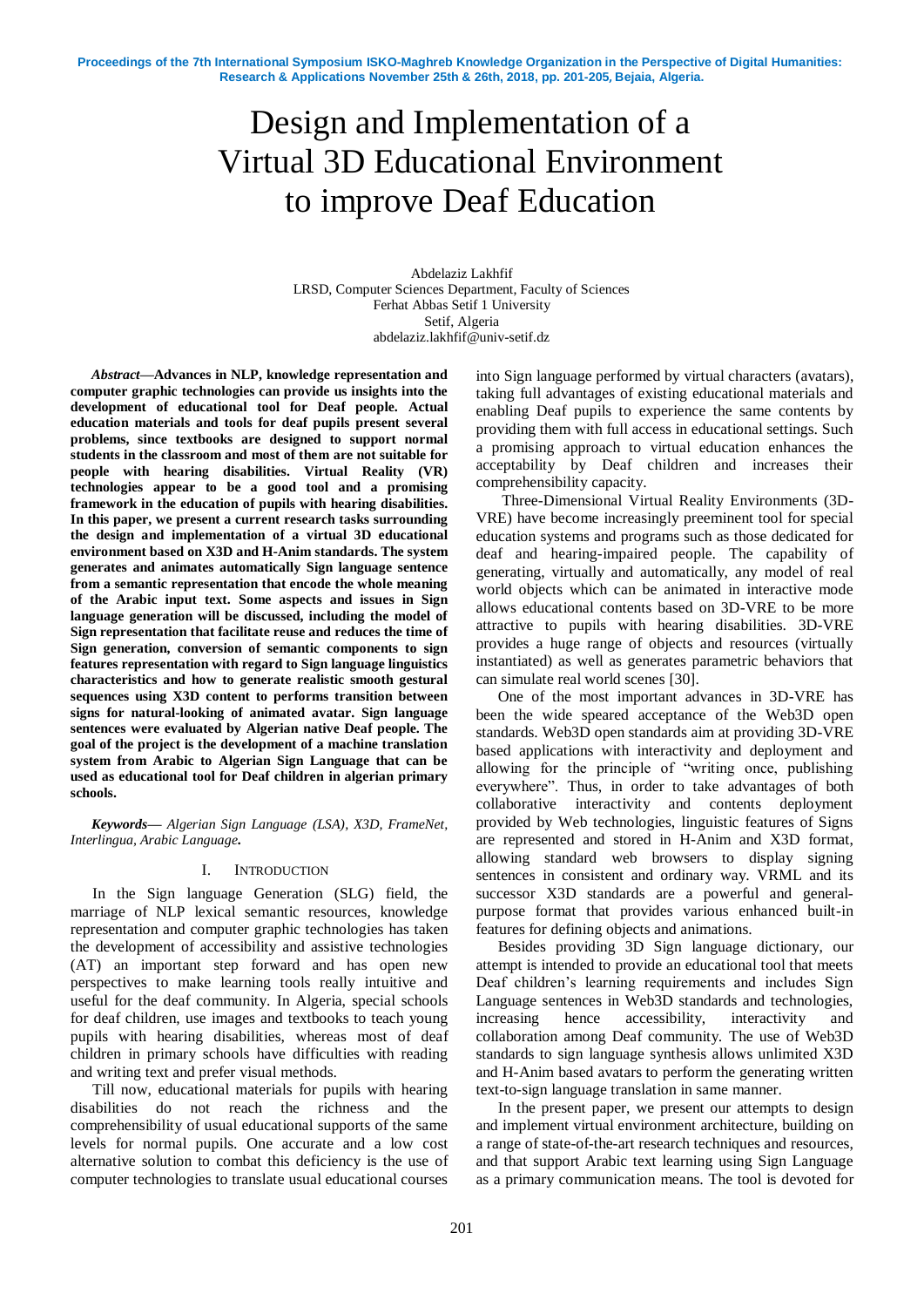pupils with hearing disabilities in classrooms in primarily level education. This work aims to implement a gestural communication tool for the Algerian deaf pupils to facilitate their access to textual books written in standard Arabic.

The rest of this paper is organized as follows: (1) we present the state-of-the-art of virtual avatars in MT systems in Section 2. Theoretical backgrounds of this work will be discussed in Section 3. The architecture of the proposed systems is briefly described in Section 4. In Section 5, we present first results and conclusions.

# II. RELATED WORKS

The last decade has seen a great maturation in Sign Language processing in order to promote deaf peoples community. Many Sign Language machine translation systems are developed for several Sign languages in the world [1], [3], [5], [6], [7], [8], [9], [33], [34], [35], [36] and [10].

ViSiCAST project is an Avatar-based Sign Language system for translating English text into British Sign Language [1], [2]. The approach uses a CMU Link Parser to analyze an input English text, and then uses a Prolog declarative clause grammar rules to convert this linkage output into a Discourse Representation Structure (DRS). The ViSiCAST system uses a more detailed ASL animation script which includes phonological information encoded in the Signing Gesture Markup Language [4]. Following the success of VisiCAST project and other similar projects, continuing efforts in the field of virtual 3D environments based systems for education [17], [19], and [20], 3D-VRE have attracted considerable attention in learning tools development for pupils with hearing disabilities [15], [16], and [18], [24], thanks to its capabilities to generate synthetic, highly interactive 3D spatial pedagogical contents that represent real or non-real objects.

# III. BACKGROUND AND MOTIVATIONS

Sign Language is the primary means of communication and the appropriate language used by deaf people to communicate just as spoken languages for hearing people. Modern linguistic studies have proved that Sign Languages are full and complex languages with rich expressive capabilities [25], [26] and [27].



Fig. 1. A native Algerian signer (LSA sign 'Help').

In Sign Language there is a clear correspondence between meaning components of the event and the linguistic means (the hands and the body of the signer, and the space around him) employed to convey the event by the signer. The relation between form (linguistic means) and meaning is more explicit in Sign Languages than in Spoken languages [28]. Algerian deaf people have created their own Sign Language as in most communities around the world. However, as a result of long period of French occupation of Algeria, Algerian Sign Language (LSA) was influenced by French Sign Language (LSF). Actually, from time to time Algerian Sign Language teachers take some training sessions in French Sign Language; therefore, they have spread French Sign Language which has become mixed by Algerian Sign Language. In addition, the Council of Arab Ministers of Social Affairs (CAMSA), a committee within the League of Arab States (LAS) has approved the Unified Sign Language Dictionary [29]. A standard pan-Arab Sign Language (ArSL) drowns from different Arab Sign Languages.



**Fig. 2.** The HandShape position change between the beginning location and the end location of the LSA Sign « **سقف** - ceiling ».

In order to promote Arabic Sign Language (ArSL) within the Arabic deaf community, Aljazeera channel uses ArSL in the signing TV journal. Whereas, some Sign language linguists are opposed to such attempts to unify Sign Languages in the Arab world, predicting thus the failure of the project. Nowadays, the Ministry of National Solidarity have launched a serious work to collect native Sign Language used by native Algerian deaf from different region of the country in order to constitute the Algerian Sign Language Dictionary, a support to be used in instruction of deaf students in educational systems. The last year (2017), the first edition of the dictionary was published (1500 Signs) (fig. 1, 2, 3, and 4).



**Fig. 3.** The Algerian Sign Language (LSA) fingerspelled alphabet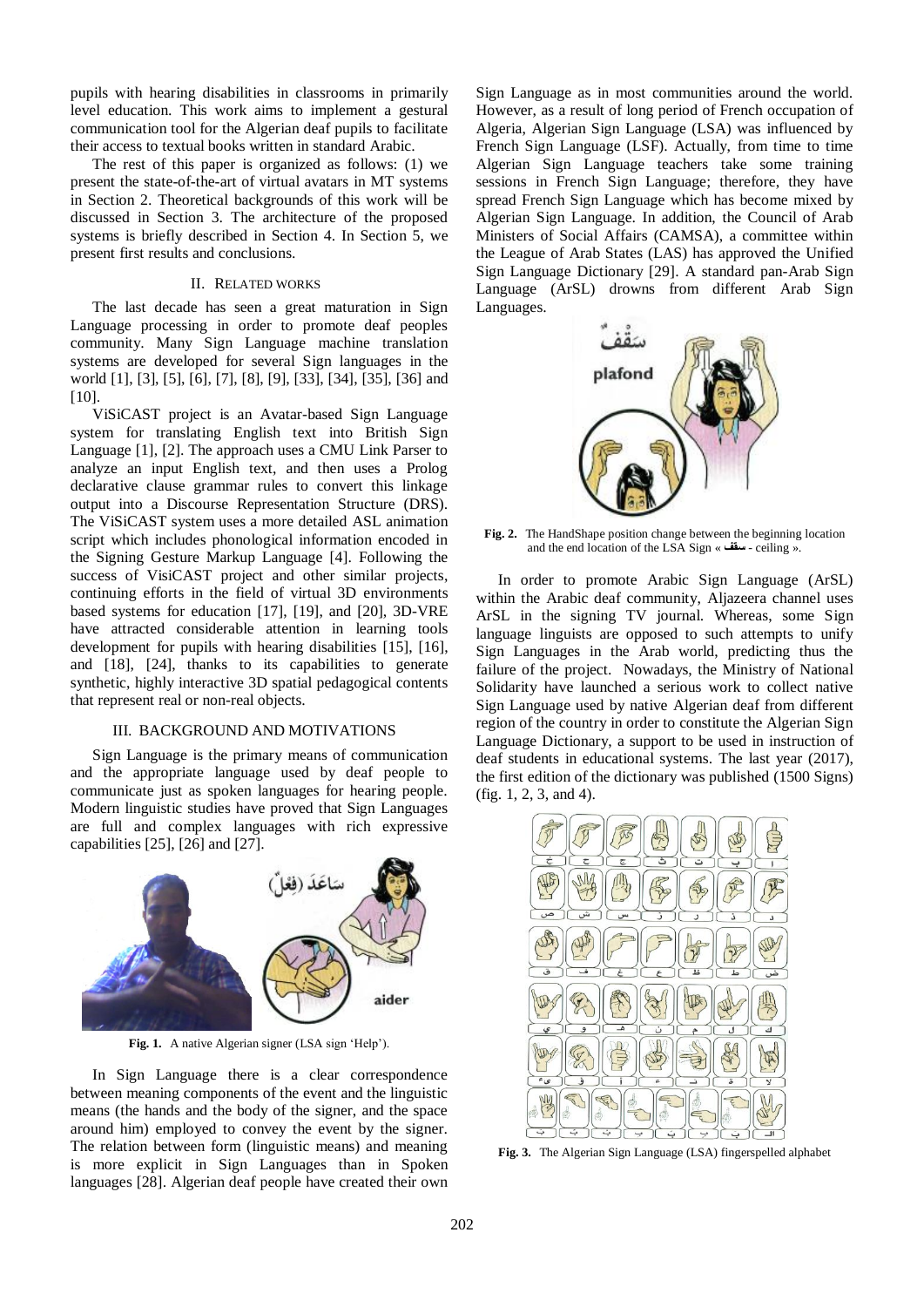

**Fig. 4.** The LSA Sign « **تى** .« come - **أ َ**

Linguistically, in natural Sign languages, there are five parameters (chereme) employed to convey a message: (1) handshape(s); (2) location of sign; (3) palm orientation; (4) movement(s); and (5) non manual features (e.g., facial expressions, use of shoulders and body, and so on). Also, verb agreement in Sign Languages involves the linguistic use of space, it takes the following form: the beginning and ending points of the agreeing verb are associated with the points in space established for the arguments of the verb (subject, object). The signer establishes locations in the space around themselves ('signing space') to represent important referents in the discourse.

Sign language notations and transcription systems such as Stokoe notation [37] and Hamburg Notation System (HamNoSys) [38] use a set of written symbols to represent linguistic aspects of Sign Language in iconic way, whereas signs are instantiated in 3D space and need for spatial description. So, for modeling realistic signs, we have developed an X3D/VRML based visual tool with which we can represent morphological, syntactic and semantic features related to the designed sign, so that we can use it to automatically change some features if necessary. Information about sign features are transcribed in XML format from which, we can re-use existing simple signs in order to generate new complex sequences in systematic ways.

### IV. THE ARCHITECTURE OF THE SYSTEM

As our aim is to build a flexible Sign language generator that can produces avatar based Sign language contents from semantic Interlingua representation, the system requires some technical characteristics such as adaptability, portability and modularity. Our Sign language generator rests on state-of-the-art industry standards and resources, using X3D based multi-level notation for Signs transcription and H-Anim standard avatar anatomy and joints rotations. One reason behind the uses of X3D and H-Anim based signers is that most of free available avatars can be converted in these standard representations, giving an important means to adapt the system with regard deaf children preferences.

In this project, we aim to start with the widely used children"s books in primary level education. The project can be subdivided into the following sub-goals:

- 1. Analyzing of Arabic sentences into semantic representation. Arabic sentences were extracted from school books and stored into xml based files.
- 2. Developing VR-based visual tool in order to synthesis signs in XML shared format using standard interchangeable 3D avatars.
- 3. Modeling and synthesizing sign according to the linguistic features unique to Sign Languages.
- 4. Generating Sign language from an Interlingua representation.

In this section, we focus mostly on the sign representation and generation system being proposed to provide rich description, semantically motivated system for the re-use and adaptability of sign entities. In order to generate 3d like human Sign sequences, our approach to sign representation [13] includes three levels of information: phonological level, syntactical level and semantic level. Phonological information includes a selected handshape (Fig. 3) from a standard set of handshapes instantiated in an initial space location and a movement toward a final location combined with non manuals signs (eye gaze, head tilt, and other body expressions). Also, the representation takes into account simultaneous and sequential aspects of signs. The choice of virtual environment is focused on the standard X3D (VRML 3rd generation) and H-Anim standard 2.0, enabling reuse of the features offered by its standards and better integration with the latest Web technologies. This enables the architecture to be embedded in a range of systems and platforms: the Avatar is readily displayed in most web-browsers and mobile computing devices.



**Fig. 5.** An overview of the system architecture

This also means that the systems can be adapted to other languages, in particular English. Gestural entities generated are performed by a 3D computer character (avatar) according to the linguistic features unique to sign languages. The semantic content of a source Arabic sentence selected from the book text (Fig. 6.) is parsed and mapped into an internal semantic representation based on an Arabic version of *Framenet[14]*, to ensure accurate transfer of meaning of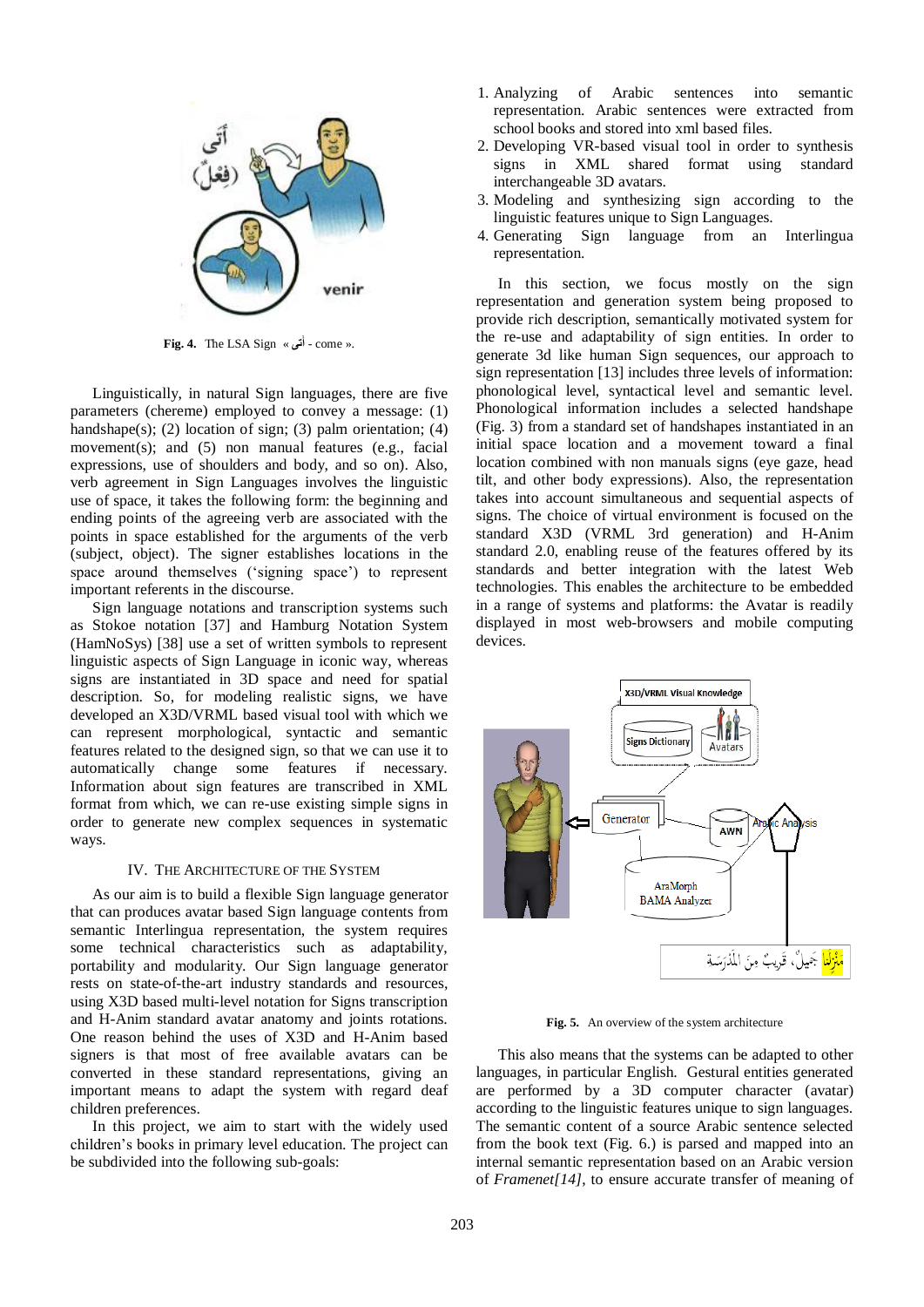the sentence based on conceptual models from semanticcognitive research. The Arabic *Framenet* semantic representation then drives the generation of gestural sequences by the virtual signer Avatar, using a dictionary of *FrameNet-to-X3D* mappings. We have, also, integrated the lexical semantic resource "Arabic WordNet"[39] with its semantic network of Arabic words (verbs, nouns, adjectives etc.), in order to ensure a large coverage of signing words.



Fig. 6. A screenshoot of a page from school book.

The choice of virtual environment is focused on the standard X3D (VRML 3rd generation) and H-Anim standard 2.0, enabling reuse of the features offered by its standards and better integration with the latest Web technologies.

However, X3D/VRML rotations are designed in axisangle representation. So, in order to realize a 3d Sign, we need to compute successive rotations and transitions of a set of joints that define the sign. Such a representation of rotations makes the signs conception task very hard and time consuming. Thus, we have integrated an animation module to our visual tool that allows several easy rotations methods such as successive yaw-pitch-roll rotation used by aviation systems. Also, we have integrated into our animation system the quaternion interpolation method to combine rotations. Thus, before the animation rendering starts, joints rotations are reordered by time and converted to quaternion in ordered to generate a smooth interpolation. Complex signs built from several basic signs undergo some internal changes with regard the time reference and the initial position of some joints.

The system (Fig. 7) provides a visual, flexible and interactive communication interface, which can be used as an educational tool for persons with hearing disabilities. We elaborate on the use of an Interlingua approach to produce

the target signing sentence according to the linguistic features unique to Sign Language.

The design and implementation of our system follows a modular approach, involving two stages: (1) capturing Arabic text meaning into an Interlingua semantic representation, following a frame–based analysis [31] and taking into account linguistics information proper to Arabic; (2) Generating a signing contents corresponding to the intermediate semantic information in 3d environment using X3D and H-Anim parameters that actually animate the 3D Avatar signers to produce human like signs. The computer generated signing sentences were evaluated by native Algerian Sign Language signers.



**Fig. 7.** A screenshot of the visual interactive environnement.

#### V. CONCLUSION AND FUTUR WORKS

The most important contributions of this paper are: (1): The uses of Arabic WordNet words as part of our Arabic to Sign language Dictionary ; (2) the system uses X3D and H-Anim standards to generate 3D Sign language contents, thus they can be viewed via web navigators with VRML plug-in or HTML5 based technologies.

This work is a first stage; that aims to implement a gestural communication tool for the Algerian deaf pupils to facilitate their access to textual information written in standard Arabic. In the evaluation and looking forward work-package, we will plan what is required to scale up to coverage of the full primary level books, as a close approximation to full coverage of Arabic and LSA.

#### **REFERENCES**

[1] É. Sáfár, I. Marshall, "The architecture of an English-text-to-Sign-Languages translation system", In *Recent Advances in Natural Language Processing (RANLP), p*p. 223-228, Tzigov Chark Bulgaria, 2001.